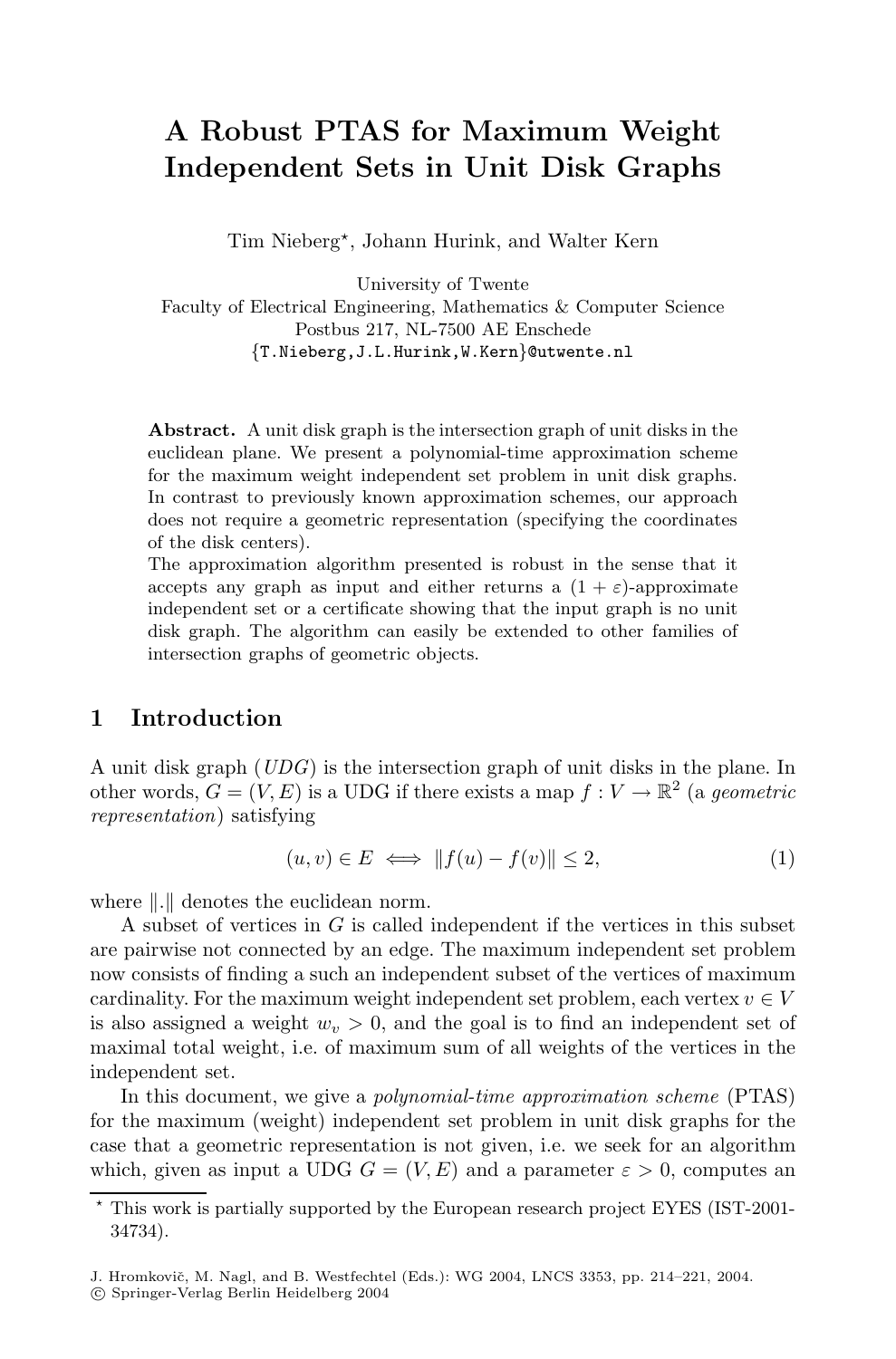independent set  $I \subset V$  of size (weight) at least  $(1 + \varepsilon)^{-1}$  times the maximum size (weight) of an independent set in  $G$ . The running time of the algorithm is allowed to depend on  $\varepsilon$ , but should be polynomial in  $n = |V|$  for fixed  $\varepsilon > 0$ .

Most of the work concerning approximation schemes in unit disk graphs has been done assuming a given geometric representation. The representation makes it possible to perform separation of the graph alongside a grid. This so called *shifting strategy* is presented in [1] and [7]. Combined with a dynamic programming approach, the shifting strategy is used by Erlebach et. al. [5] to give a PTAS for the maximum weight independent set in disk graphs of arbitrary diameter. Using quadtrees as separation, the runtime has been improved by Chan [3] to  $n^{O(1/\varepsilon^{d-1})}$ , where d gives the dimension of the euclidean space. The shifting strategy can also be applied to related problems like minimum vertex cover, and minimum dominating set  $[8]$ . Also, the minimum connected dominating set problem can be approximated by a PTAS with the help of separation using a grid structure [4].

The case where no geometric representation f for the UDG  $G = (V, E)$ is available is significantly different: Computing a corresponding representation function f for a given UDG  $G = (V, E)$  is NP-hard. Indeed, any polynomial time algorithm computing geometric representation functions for unit disk graphs could be used in a straightforward way to solve the UDG recognition problem (determine whether a given graph is a UDG), which is known to be NP-hard [2].

Without given geometric representation, a PTAS for the maximum (weight) independent set problem was not known previously. However, constant factor approximation algorithms have been given in the literature. A simple greedy strategy gives a 5-approximation for the maximum weight independent set, and a more sophisticated choice of a node to be greedily added to the partial set of independent nodes gives an approximation within a factor of 3 for the unweighted case [10]. Both algorithms work without given representation, however, the running time can be improved a lot when the representation is given.

Unit disk graphs form a subclass of the more general class of all undirected graphs. This raises the question of robustness (see  $|12|$ ) for algorithms designed for the restricted domain of UDGs. Generally speaking, a robust algorithm  $\mathcal A$ on a restricted class  $U\subset\mathcal{G}$  solves a problem for all instances in  $U$ , but also accepts any instance in G. For instances in  $\mathcal{G}\setminus\mathcal{U}$ , the algorithm A either solves this problem or provides a certificate showing that the input is not in  $U$ . For the PTAS presented in this paper, the algorithm accepts any graph as input, e.g. given by an adjacency list or matrix, and either returns a  $(1 + \varepsilon)$ -approximate (weighted) independent set or a certificate to show that the graph does not belong to the class of unit disk graphs. In case the input graph is a unit disk graph, the algorithm always returns an independent set of desired quality.

The problem of finding a maximum (weight) independent set arises for example in the context of clustering in wireless ad-hoc networks [11]. The batteryoperated nodes, each equipped with a radio transceiver of fixed transmission range, form a UDG representing the communication network. Nodes of a maximum independent set can be used as controlling instances, or clusterheads, of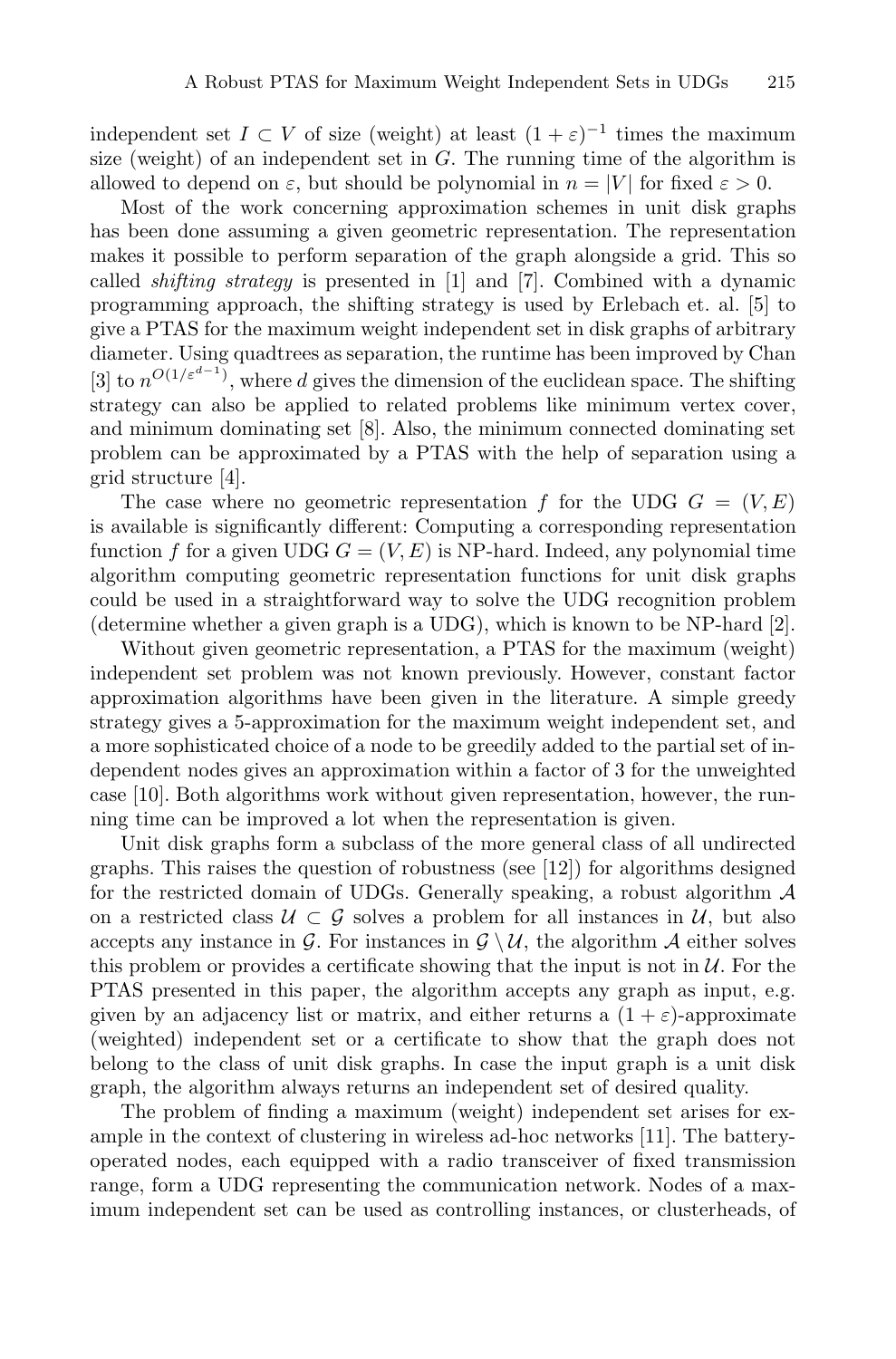the other nodes within range of their radio. A maximum independent set also forms a dominating set. In the ad-hoc scenario, it is hard or costly to determine the exact position of each node and therefore for the resulting network only a representation by the nodes and communication links between them is known. The weights of those nodes may correspond to the residual energy in order to make nodes with more battery power clusterheads to prolong the operational lifetime of the network.

The remainder of this paper is organized as follows. The next section introduces the algorithm that gives the PTAS for the unweighted case of finding an independent set of maximum cardinality in UDGs without using a geometric representation. Section 3 then gives the modifications of the algorithm to efficiently approximate the maximum weight independent set. The algorithms are presented with the assumption (or "promise") that the input is a UDG. In Section 4, we show how to obtain a robust algorithm from the PTAS. In Section 5, we identify some other classes of geometric intersection graphs for which our approach also is efficient. The paper ends with a short conclusion and an outlook on future work.

## **2 The Approximation Algorithm**

In this section, we introduce the approximation algorithm that forms the core of the robust PTAS for the maximum independent set problem on UDGs. The same algorithm is then adapted to the weighted version of the problem in Section 3.

The algorithm does not rely on a geometric representation, it thus accepts any graph as an input-instance. However, the statements concerning the running time depend on the assumption that the graph has a geometric representation.

Let  $\varepsilon > 0$  and let  $\rho := 1 + \varepsilon$  denote the desired approximation guarantee. Thus, given a unit disk graph  $G = (V, E)$ , we seek to construct an independent set  $I \subset V$  of cardinality at least  $\rho^{-1}$  times  $\alpha(G)$ , the maximum size of an independent set in G.

The basic idea is simple. We start with an arbitrary node  $v \in V$  and consider for  $r = 0, 1, 2, \ldots$ , the  $r<sup>th</sup>$  neighborhood

 $N^r = N^r(v) := \{w \in V | w$  has distance at most r from v $\}.$ 

Starting with  $N^0$ , we compute a maximum independent set  $I_r \subset N^r$  for each  $r = 0, 1, 2, \ldots$  as long as

$$
|I_{r+1}| > \rho |I_r| \tag{2}
$$

holds.

Let  $\bar{r}$  denote the smallest  $r \geq 0$  for which (2) is violated. Such an  $\bar{r} \geq 0$ indeed exists and it is bounded by a constant (depending on  $\rho$ ):

**Lemma 1.** *There exists a constant*  $c = c(\rho)$  *such that*  $\bar{r} \leq c$ *.* 

*Proof.* From (1), we conclude that any  $w \in N^r$  satisfies

$$
||f(v) - f(w)|| \le 2r.
$$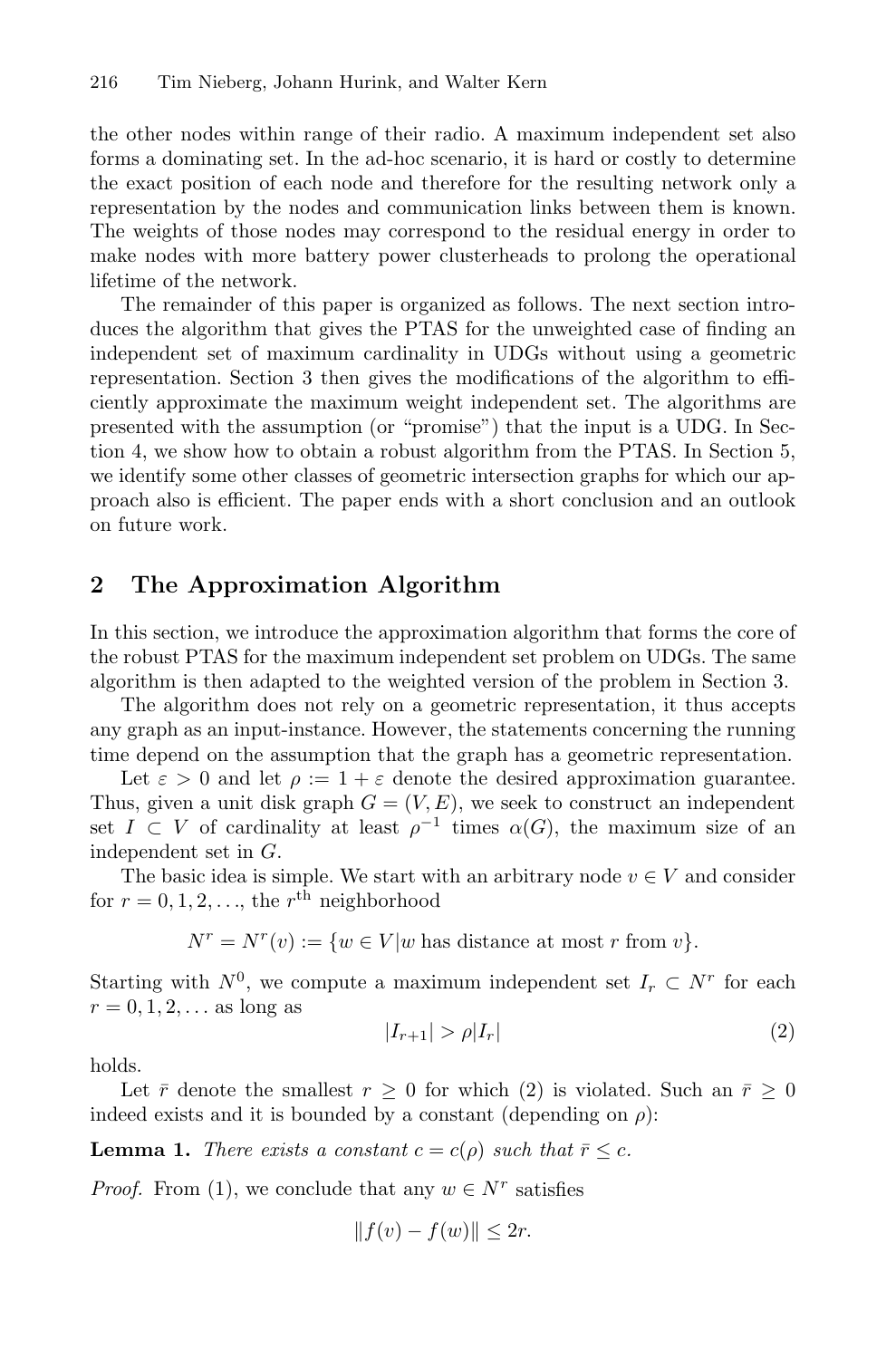So, the unit disks corresponding to nodes in  $I_r$  are pairwise disjoint and are all contained in a disk of radius  $R = 2r + 1$  around  $f(v)$ . This implies

$$
|I_r| \le \pi R^2/\pi = O(r^2). \tag{3}
$$

On the other hand, by definition of  $\bar{r}$ , we have for  $r < \bar{r}$ 

$$
|I_r| > \rho |I_{r-1}| > \ldots > \rho^r |I_0| = \rho^r.
$$
 (4)

Comparing (3) and (4), the claim follows.  $\square$ 

To achieve an independent set for the graph  $G$ , the above algorithm is iteratively applied to the graph  $G' := G \setminus N^{\bar{r}+1}$ , and the resulting independent set for  $G'$  is combined with  $I_{\bar{r}}$  for an independent set in G. Note that, due to (3), we may compute  $I_r$  by complete enumeration in time  $O(n^{C^2})$ , where  $C = O(r) = O(1/\varepsilon^2 \log 1/\varepsilon)$  for  $r \leq \bar{r}$  (see Appendix). The algorithm evolving from the above description thus runs in polynomial time, as all other computations are dominated by this complexity. The correctness and approximation guarantee of the algorithm follows from the following theorem.

**Theorem 1.** *Suppose inductively that we can compute a* ρ*-approximate independent set*  $I' \subset V \setminus N^{\bar{r}+1}$  *for*  $G'$ *. Then*  $I := I_{\bar{r}} \cup I'$  *is a ρ*-*approximate independent set for* G*.*

*Proof.* Since each  $v \in I' \subset V \setminus N^{\bar{r}+1}$  has no neighbor in  $N^{\bar{r}}$ , and thus not in  $I_{\bar{r}} \subset N^{\bar{r}}$ , I is an independent set.

Furthermore, by definition of  $\bar{r}$ , we have

$$
|I_{\bar{r}+1}| \leq \rho |I_{\bar{r}}|.
$$

In other words, the subgraph  $G[N^{\bar{r}+1}]$  induced by  $N^{\bar{r}+1}$  has a maximum independent set size bounded by

$$
\alpha(G[N^{\bar{r}+1}]) \le \rho |I_{\bar{r}}|.
$$

Further, by assumption, I' is  $\rho$ -approximately optimal for  $G' = G[V \setminus N^{\bar{r}+1}].$ Thus,

$$
\alpha(G[V \setminus N^{\bar{r}+1}]) \le \rho|I'|.
$$

Adding the two inequalities, we obtain

$$
\alpha(G) \le \alpha(G[N^{\bar{r}+1}]) + \alpha(V \setminus G[N^{\bar{r}+1}]) \le \rho|I|,
$$

as claimed.  $\square$ 

#### **3 The Algorithm for the Weighted Problem**

The approximation algorithm presented in the previous section for the maximum independent set problem on UDGs can easily be adapted for the case that each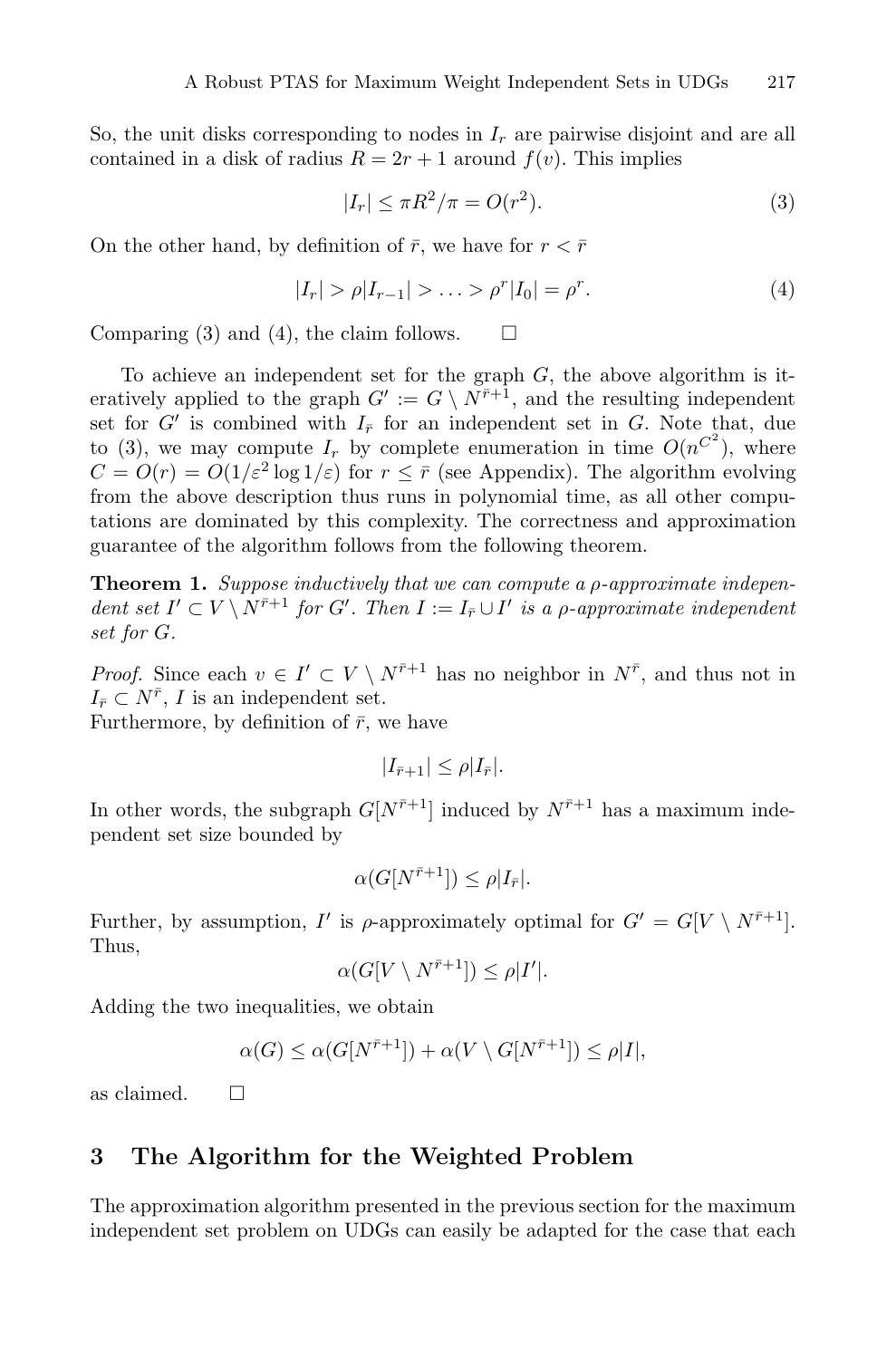node  $v \in V$  is also given a nonnegative weight  $w_v$ . In that case, we are seeking an independent set of maximum total weight in the unit disk graph  $G$ . In the following, we present the modified algorithm that returns an independent set of total weight at least  $(1 + \varepsilon)^{-1}$  the maximum total weight of an independent set in the UDG given as input.

For a subset  $I \subset V$  of vertices, let  $W(I)$  denote the total weight of I, i.e. $W(I) = \sum_{i \in I} w_i$ . Furthermore, let  $I^{\text{OPT}}$  be an optimal solution to the maximum weight independent set problem for the graph  $G = (V, E)$ .

The approximation algorithm again follows the idea of the algorithm in the previous section. This time, however, we start with a vertex of maximal weight  $w_{\text{max}} = \max\{w_i | i \in V\}$ , and then compute the independent set  $I_r \subset N^r$  of maximum weight as long as  $W(I_{r+1}) > \rho W(I_r)$  holds. Let  $\bar{r}$  denote the smallest  $r \geq 0$  for which this criterion is violated.

**Lemma 2.** *There exists a constant*  $c = c(\rho)$  *such that*  $\bar{r} \leq c$ *.* 

*Proof.* Suppose  $r < \bar{r}$ . Adapting the proof of Lemma 1, we get

$$
W(I_r) = \sum_{i \in I_r} w_i \le \sum_{i \in I_r} w_{\text{max}} = |I_r| w_{\text{max}}, \tag{5}
$$

and

$$
W(I_r) > \rho W(I_{r-1}) > \ldots > \rho^r W(I_0) = \rho^r w_{\max}
$$
 (6)

respectively. Since  $|I_r| = O(r^2)$ , comparing (5) and (6) again yields the claim.  $\Box$ 

The running time of this algorithm remains polynomial in the weighted case. Also, the approximation ratio can be guaranteed as follows.

**Theorem 2.** *The adapted algorithm yields an independent set of weight at least*  $\rho^{-1} = (1 + \varepsilon)^{-1}$  the weight of a maximum weight independent set.

*Proof.* Let  $V' := V \backslash N^{\bar{r}+1}$ , and inductively assume  $I' \subset V'$  to be a  $\rho$ -approximate independent weighted set in  $G[V']$ . Clearly,  $I_{\bar{r}} \cup I'$  is an independent set in G. For the weighted independent set in the neighborhood  $N^{\bar{r}+1}$ , we have

$$
W(I^{\text{OPT}} \cap N^{\bar{r}+1}) \leq W(I_{\bar{r}+1}) \leq \rho W(I_{\bar{r}}).
$$

For the weight of the set returned by the algorithm,  $W(I_{\bar{r}} \cup I')$ , it is

$$
W(I^{\text{OPT}}) = W((I^{\text{OPT}} \cap N^{\bar{r}+1}) \cup (I^{\text{OPT}} \cap V'))
$$
  
= 
$$
W(I^{\text{OPT}} \cap N^{\bar{r}+1}) + W(I^{\text{OPT}} \cap V')
$$
  

$$
\leq \rho W(I_{\bar{r}}) + \rho W(I')
$$
  
= 
$$
\rho W(I_{\bar{r}} \cup I'). \qquad \Box
$$

#### **4 Robustness**

In this section, we show that the approximation algorithms of the previous two sections actually lead to a robust algorithm.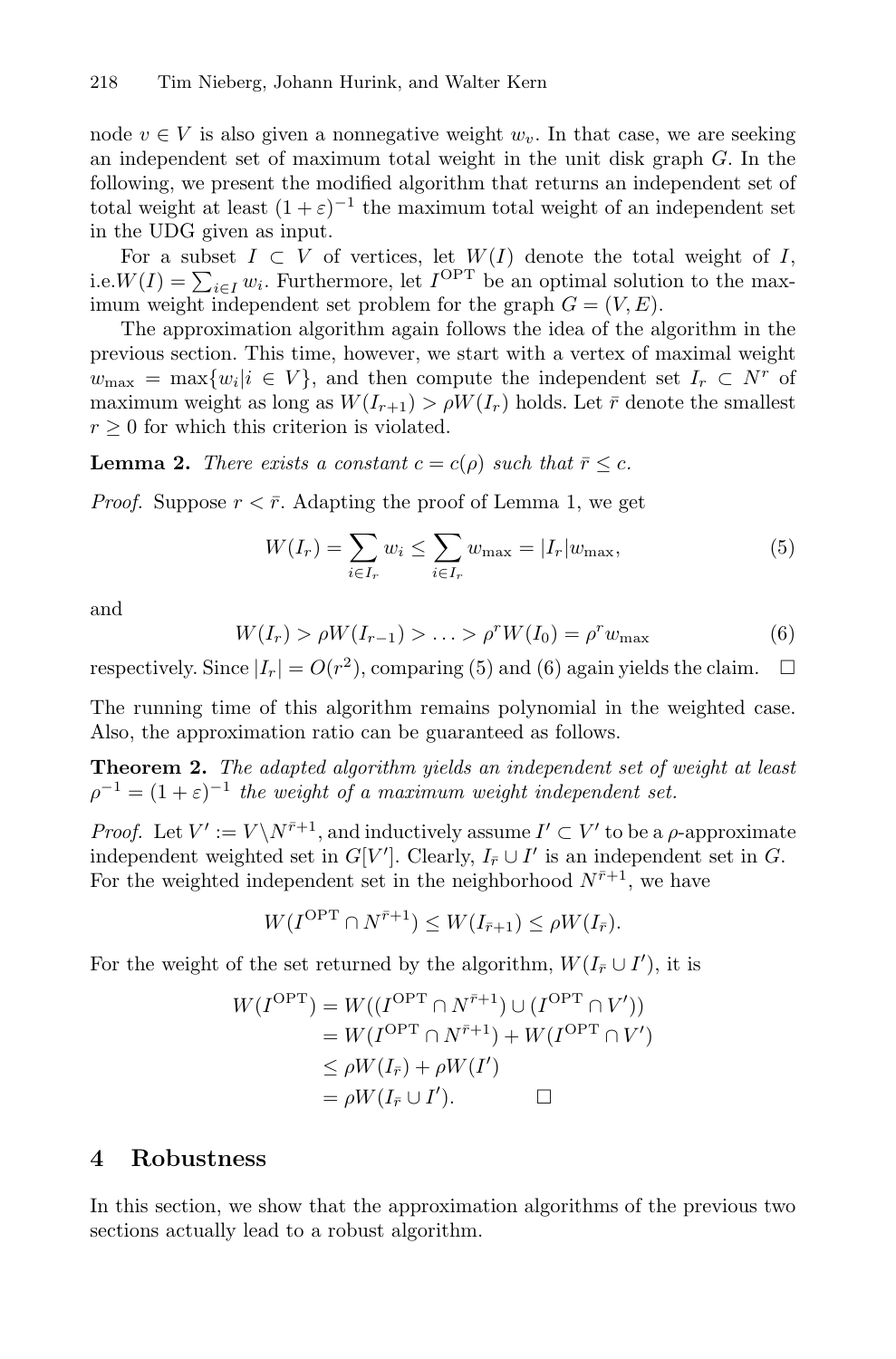**Definition 1.** *Let* A *be an algorithm defined on* G*,* f *be a function on* G*, and*  $U \subset \mathcal{G}$ . Then A computes f robustly (on U), if

- *1. for all instances*  $i \in \mathcal{U}$ *, the algorithm* A *returns*  $f(i)$ *, and*
- *2. for all instances*  $i \in \mathcal{G} \setminus \mathcal{U}$ , the algorithm  $\mathcal{A}$  returns either  $f(i)$ , or a certificate *showing that*  $i \notin U$ .

Of course, the notion of a robust algorithm is especially interesting when  $A$  has polynomial running time with respect to the size of the input instance, and the decision whether an instance belongs to the subclass  $\mathcal{U} \subset \mathcal{G}$  is not as easy to decide. In our situation, G is the set of all undirected graphs, f gives a  $(1 + \varepsilon)$ approximation of the weight or cardinality of an independent set of maximum weight or size respectively, and  $\mathcal U$  is the subclass of unit disk graphs.

In the previous sections, we have shown that the introduced approximation algorithms yield a PTAS for the case that the input instances represent a unit disk graph. We thus continue our discussion only for the case that the input instance is a graph for which there exists no geometric representation satisfying the characterization of a UDG.

Observe that in Theorems 1 and 2, we did not use any properties of a UDG. The algorithms thus always return a  $(1+\varepsilon)$ -approximate independent set. However, the polynomial running time of the algorithms is a direct result from the fact that any independent set in the  $r<sup>th</sup>$  neighborhood is polynomially bounded in r, i.e.  $|I_r| \leq (2r+1)^2$ . For a general graph, the running time may thus not be polynomial. So, during the execution of the algorithm, if an independent set of size  $|I_r| > (2r+1)^2$  can be found, this set is returned as certificate of nonmembership in the class of unit disk graphs. This procedure, i.e. trying to find an independent set of size  $(2r+1)^2+1$ , is also a task requiring polynomial running time.

#### **5 Extensions**

It is straightforward to verify that our arguments apply equally well to intersection graphs of some other geometrical objects related to unit disks. For example, the unit disks may be replaced by disks with fixed lower and upper bound on the radius (*bounded disk graphs*). Similarly, an extension to (fixed) dimension  $d \geq 2$ is possible. Indeed, all that is needed in the proof is a polynomial bound on the maximum geometric diameter divided by the minimum volume of the objects under consideration. Quasi (Unit) Disk Graphs, as a more realistic model of a wireless communication graph [9] satisfy this characterization.

The algorithm can also be applied to  $\lambda$ -precision disk graphs though they have no bound on the radius of the disks and thus no bound on the minimum volume of the disks. A  $\lambda$ -precision disk graph is an intersection disk graph where two vertices are at least  $\lambda$  apart in a geometric representation that has been scaled so that the disks have a maximum radius of 1 [8]. In this case, the size of the  $r<sup>th</sup>$  neighborhood,  $|N^r|$ , is already polynomially bounded in r. Note that this is a different condition as the one given above: for example, in a UDG, two vertices may be arbitrarily close as the graph can contain arbitrarily large cliques.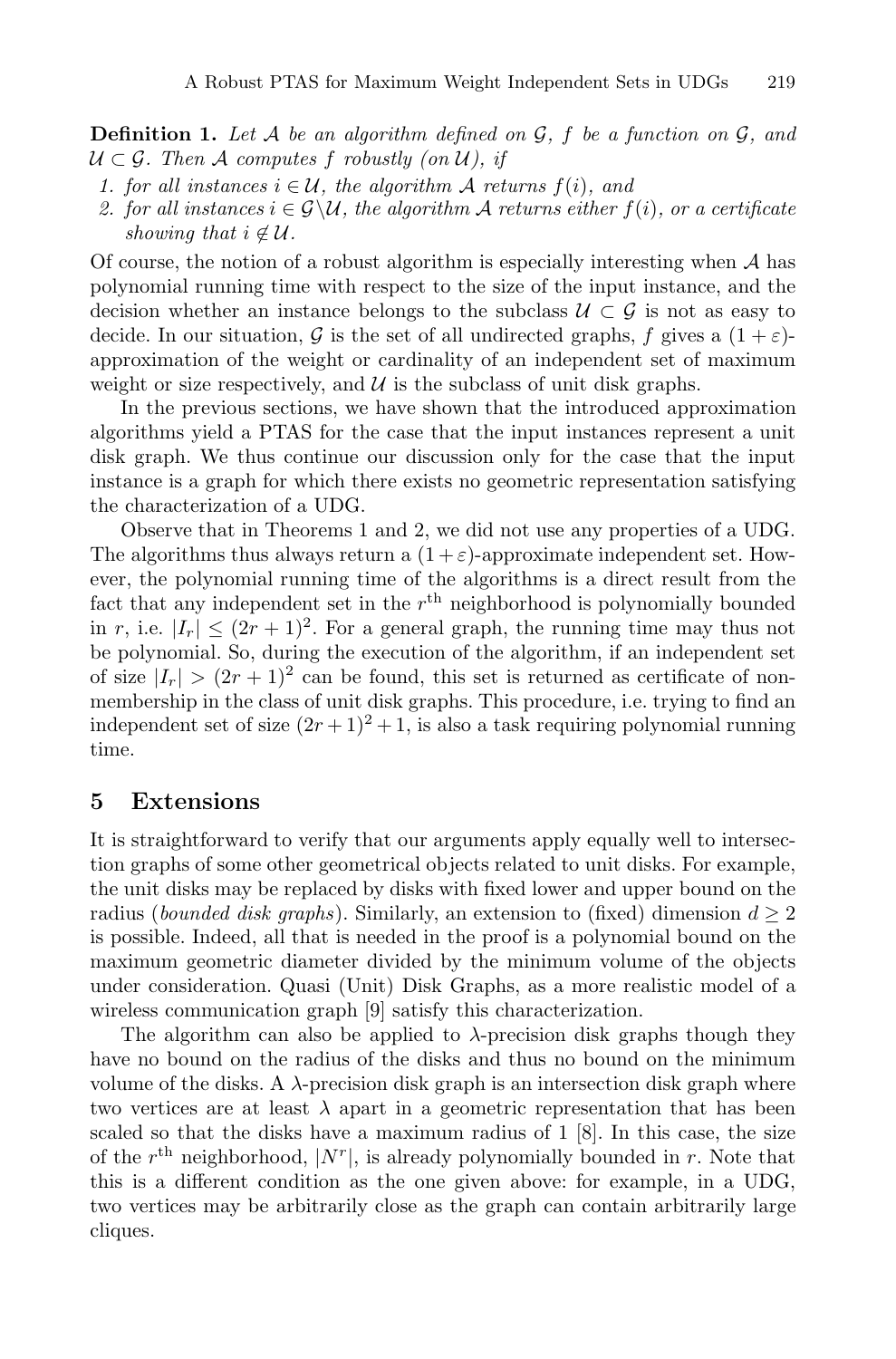The independent set created by the PTAS may not be maximal, i.e. there may exist vertices that can be added to the solution set returned by the PTAS without violating the independent set property. However, a simple greedy strategy on the nodes in  $N^{r_1+1} \setminus N^{r_1}$  that are not connected by an edge to a node from the independent set can resolve this problem. The obtained independent set then also forms a dominating set in the graph.

## **6 Conclusion**

In this paper, we present a new PTAS for the maximum independent set problem in UDGs that does not depend on a geometric representation of the vertices. The algorithm is extended to solve also the weighted version of the problem. Both algorithms accept any graph as input and either return a  $(1 + \varepsilon)$ -approximate independent set or a certificate showing that the input presented to the algorithm is not a UDG. This certificate is given by an independent set which is too large to be contained in a bounded area given by the neighborhood  $N<sup>r</sup>$ . The running time of the algorithm is given by the time to compute a maximum independent set in the largest neighborhood to be considered during the execution, which can be done in  $n^{\widetilde{O}(1/\varepsilon^2 \log 1/\varepsilon)}$ .

Some extensions to different, related families of geometric intersection graphs are presented as well, including bounded and quasi disk graphs.

## **References**

- 1. B.S. Baker. Approximation algorithms for NP-complete problems on planar graphs. *Journal of the ACM*, 41(1):153–180, 1994.
- 2. H. Breu and D.G. Kirkpatrick. Unit disk graph recognition is NP-hard. *Computational Geometry. Theory and Applications*, 9(1-2):3–24, 1998.
- 3. T.M. Chan. Polynomial-time approximation schemes for packing and piercing fat objects. *Journal of Algorithms*, 46:178–189, 2003.
- 4. X. Cheng, X. Huang, D. Li, W. Wu, and D.-Z. Du. A polynomial-time approximation scheme for the minimum-connected dominating set in ad hoc wireless networks. *Networks*, 42:202–208, 2003.
- 5. T. Erlebach, K. Jansen, and E. Seidel. Polynomial-time approximation schemes for geometric graphs. In *Proceedings of the 12th ACM-SIAM symposium on discrete algorithms (SODA'01)*, pages 671–679, Washington, DC, 2001.
- 6. R.L. Graham, D.E. Knuth, and O. Potashnik. *Concrete Mathematics*. Addison-Wesley, 2nd edition, 1998.
- 7. D.S. Hochbaum and W. Maass. Approximation schemes for covering and packing problems. *Journal of the ACM*, 32(1):130–136, 1985.
- 8. H.B. Hunt III, M.V. Marathe, V. Radhakrishnan, S. S. Ravi, D.J. Rosenkrantz, and R.E. Stearns. NC-approximation schemes for NP- and PSPACE-hard problems for geometric graphs.
- 9. F. Kuhn, R. Wattenhofer, and A. Zollinger. Ad-hoc networks beyond unit disk graphs. In *1st ACM DIALM-POMC Joint Workshop on Foundations of Distributed Computing*, San Diego, USA, 2003.
- 10. M.V. Marathe, H. Breu, H.B. Hunt III, S. S. Ravi, and D.J. Rosenkrantz. Simple heuristics for unit disk graphs. *Networks*, 25:59–68, 1995.